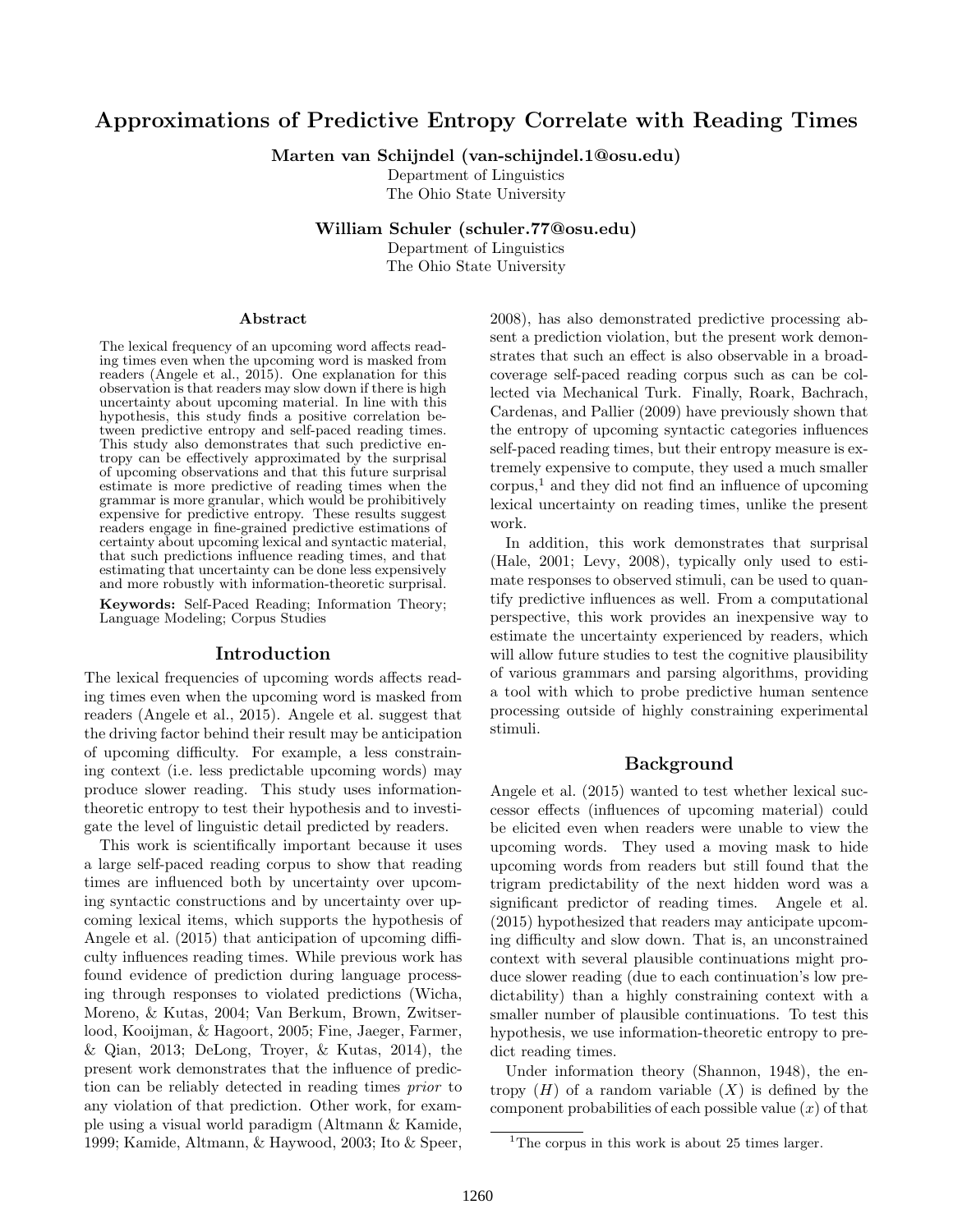variable:

$$
H(X) = -\sum_{x \in X} P(x) \log P(x) \tag{1}
$$

In the case of language processing, the possible values are words that have yet to be observed, and entropy is typically computed from the conditional probability of each possible value given the observations that have already been made.

Linzen and Jaeger (2015) distinguished single-step predictive entropy (uncertainty about the next processing step) from full entropy (uncertainty about the rest of the sentence). Since Angele et al. (2015) found that lexical frequency successor effects were only dependent on the word following a fixation, the present work is concerned with single-step predictive entropy. Linzen and Jaeger (2015) found that when single-step predictive entropy was computed over upcoming syntactic constituents based on verb subcategorization biases, it was not predictive of self-paced reading times. However, they hypothesize that the fit of entropy may improve when computed over finer-grained categories (they only computed probabilities for 6 subcategorization classes). The results in Analysis 4 of this paper support their hypothesis.

Roark et al. (2009) defined two variants of single-step predictive entropy to distinguish syntactic uncertainty from lexical uncertainty. Syntactic entropy is computed over the conditional probability of each preterminal  $(p)$ in the grammar  $(G)$  given the previously observed lexical sequence  $(w_{1..i-1})$ :

$$
\text{SynH}_G^1(w_{1..i-1}) \stackrel{def}{=} -\sum_{p_i \in G} \text{P}_G(p_i \mid w_{1..i-1}) \text{ log } \text{P}_G(p_i \mid w_{1..i-1}) \tag{2}
$$

Syntactic entropy is computed in practice by generating all possible syntactic derivations<sup>2</sup> that can generate each possible upcoming word  $(w_i)$  in the vocabulary  $(V)$  and then subtracting from each derivation's probability the emission probability of generating  $w_i$  from the chosen preterminal  $(p_i)$ .

Lexical entropy is computed over the conditional probability of each possible upcoming lexeme, given the previously observed lexical sequence:

$$
\text{Lex}H_G^1(w_{1..i-1}) \stackrel{def}{=} -\sum_{w_i \in V} \mathcal{P}_G(w_i \mid w_{1..i-1}) \log \mathcal{P}_G(w_i \mid w_{1..i-1}) \tag{3}
$$

Roark et al. (2009) found that syntactic entropy was predictive of self-paced reading times but that lexical entropy was not, which we were able to replicate on the corpus in this study as well. Roark et al. suggested that the failure of lexical entropy to predict reading times may be due to the fact that their grammar was trained on the relatively small Brown portion of the Penn Treebank (Marcus, Santorini, & Marcinkiewicz, 1993), so their lexical probabilities may not have been robust enough.

It is interesting to note that 'single-step prediction' was defined slightly differently for these two sets of authors. Roark et al. (2009) define it as a prediction over the next word in a lexical sequence, while Linzen and Jaeger (2015) define it as a prediction over the next syntactic category (e.g., noun phrase) that will branch from a partial derivation ending in a verb phrase. To avoid making a commitment as to the particular parsing strategy adopted by readers, this paper will use the definition of 'single-step prediction' from Roark et al. (2009) to mean uncertainty about the next lexical observation.

#### Data

This study makes use of the Natural Stories self-paced reading corpus (Futrell et al., in prep). The corpus is a set of 10 texts (485 sentences) written to sound fluent but still containing many low-frequency and marked syntactic constructions. The sentences within each text were presented in order, and self-paced reading time data was collected from 181 native English speakers. Reading times were excluded if they occurred at the beginning or end of a sentence, or if they were less than 100 ms or greater than 3000 ms. Approximately one third of the sentences (255,554 events) were used for exploration and two thirds of the sentences (512,469 events) were used as a confirmatory partition for significance testing to reduce the risk of false positives due to multiple comparisons. All significance results reported in this paper are from the confirmatory partition.

#### Models

This study fits reading times using linear mixed effects models computed with the lme4 (version 1.1-7) R package (Bates, Maechler, Bolker, & Walker, 2014). All models include a baseline of fixed effect predictors for word length, sentence position, and 5-gram surprisal.<sup>3</sup> The models also include random intercepts for each word, each subject, and each subject/sentence pair. The last random intercept corrects for the fact that multiple nonindependent observations are drawn from each sentence. Finally, each model includes by-subject random slopes for all the fixed effects. All predictors were z-transformed prior to fitting. Significance values for each predictor were obtained using a likelihood ratio test between two

<sup>2</sup> In fact, the number of possible syntactic derivations is constrained by a very large beam.

<sup>3</sup> 5-gram surprisal predicts conditional frequency effects based on n-gram co-occurrence counts. Previous work has shown that 5-gram frequency controls are sufficiently able to control for frequency effects that syntactic frequency controls are sometimes unable to predict reading times over them (van Schijndel & Schuler, 2016), so 5-grams create a strong baseline with which to test other frequency influences.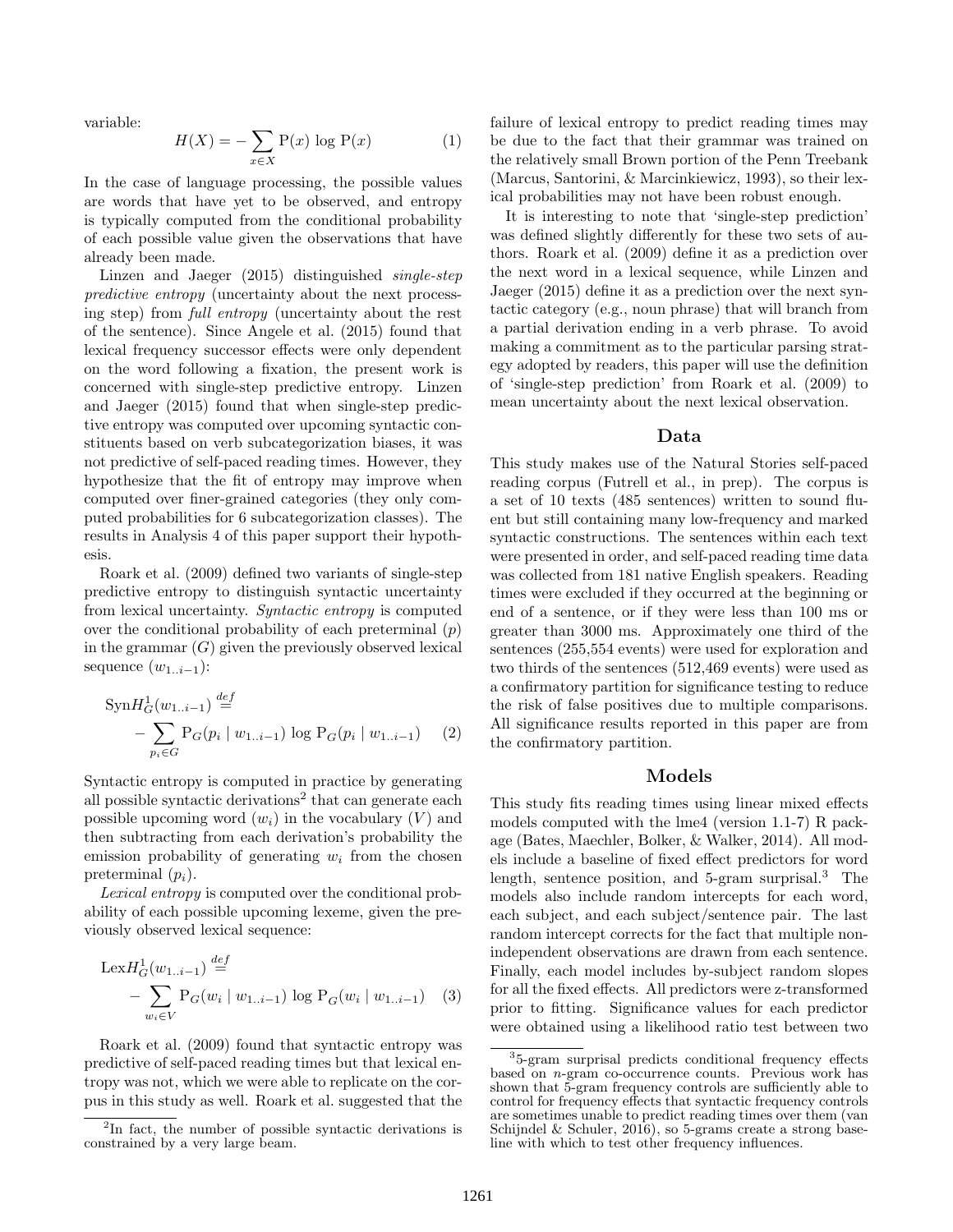mixed models: one of which contained both a by-subject random slope and a fixed effect for the predictor of interest, and the other of which omitted the fixed effect for that predictor.

#### Analyses

#### Analysis 1: Single-Step Predictive Entropy

First, we test whether the original finding of Roark et al. (2009) that syntactic predictive entropy positively correlates with reading times holds up on the Natural Stories corpus (Futrell et al., in prep). We compute single-step predictive syntactic and lexical entropy using the Roark (2001) top-down incremental parser. Our findings are consistent with those of Roark et al. (2009): syntactic entropy has a significant positive effect on selfpaced reading times in the Natural Stories confirmatory partition over the baseline model ( $\beta = 4.53$ ,  $\hat{\sigma} = 0.54$ ,  $p$ -value  $< 0.001$ , and lexical entropy is not a significant predictor of reading times.

As Roark et al. (2009) point out, the lack of predictivity of lexical entropy may stem from the sparseness of the training data. Unfortunately, computing predictive entropy is very expensive since it requires predictively running the parser over a large set of hallucinated observations whose cardinality is the size of the vocabulary for for each actual observation. Therefore, meaningfully increasing the vocabulary is not generally practical.<sup>4</sup>

# Analysis 2: Surprisal as Entropy Approximation

Angele et al. (2015) found that the trigram surprisal of an upcoming word is predictive of reading times and speculated that such an effect could be driven by uncertainty over future events, so this section tests whether the predictive entropy effect observed in Analysis 1 can be approximated by the PCFG surprisal of the upcoming word.

Roark (2011) showed that single-step predictive lexical entropy is mathematically equivalent to the expected value of total surprisal S:

$$
S_G(w_i, w_{1..i-1}) \stackrel{def}{=} -\log P_G(w_i \mid w_{1..i-1}) \tag{4}
$$

$$
\text{Lex}H_G^1(w_{1..i-1})
$$
  
\n
$$
\stackrel{def}{=} \sum_{w_i \in V} -P_G(w_i \mid w_{1..i-1}) \log P_G(w_i \mid w_{1..i-1})
$$
 (5)

$$
= \sum_{w_i \in V} P_G(w_i \mid w_{1..i-1}) \ S_G(w_i, w_{1..i-1}) \tag{6}
$$

$$
= \mathbf{E}[S_G(w_i, w_{1..i-1})] \tag{7}
$$

where  $w_i$  is the current lexical item,  $w_{1..i-1}$  is the sequence of previously observed lexical items and  $V$  is the vocabulary of the language.

Therefore, surprisal is a single sample from the conditional probability distribution over which single-step lexical entropy is computed, where the sampled observation is the occurrence that ultimately is observed. Over several trials, then, future surprisal should approximate entropy since each observed occurrence should happen proportionately to its expected occurrence frequency. As a moving window self-paced reading corpus, participants were physically unable to see upcoming words, similar to the masked condition used by Angele et al. (2015).

To test surprisal as an approximation of entropy, we use the Roark (2001) parser's estimate of surprisal of each observation to predict the reading time of the preceding observation. This measure (future surprisal) also has a significant positive effect on reading times  $(\hat{\beta} = 4.96, \hat{\sigma} = 0.63, \text{ p-value} < 0.001)$ . This measure may be thought of as an aggregate approximation to entropy, whereas the lexical entropy output by the Roark (2001) parser may be thought of as a point-wise approximation to entropy. That is, Roark lexical entropy approximates the true lexical entropy for each new observation as the weighted average of the conditional probability distribution at that point according to the parser's grammar, while future surprisal approximates the true lexical entropy over the entire corpus (aggregated over all observations) by sampling from the conditional probability distribution for each observation. The fact that future surprisal is able to fit reading times more consistently than point-wise lexical entropy gives hope that this less expensive aggregate approximation of entropy is a more robust means of computing entropy than a point-wise approximation.

## Analysis 3: N -grams as Better Entropy Approximation

Since the Roark (2001) parser computes surprisal based on a relatively small and coarse-grained Penn Treebank grammar, the previous results may be skewed by the small amount of training data. In order to obtain conditional probabilities based on more data, we use a 5 gram back-off model computed with the KenLM toolkit (Heafield, Pouzyrevsky, Clark, & Koehn, 2013) on the Gigaword 4.0 corpus (Graff & Cieri, 2003), which consists of 2.96 billion words from English newswire text. Again, the 5-gram surprisal of each word was used to predict the reading time of the preceding word. Similar to future Roark surprisal, future 5-gram surprisal has a significant positive correlation to reading times ( $\hat{\beta} = 4.49$ ,  $\hat{\sigma} = 0.57$ , p-value  $< 0.001$ ), and when future 5-gram surprisal is in the model, future Roark surprisal ceases to be a significant predictor of reading times.

This result aligns with work by van Schijndel and Schuler (2016) who found that future PCFG surprisal,

<sup>&</sup>lt;sup>4</sup>An alternative to the approach taken in this paper would be to maintain a constant vocabulary size but to train the conditional probabilities of that vocabulary over a much larger training set. Such an approach would only help if the weakness of lexical entropy is due to poor probability estimates rather than to unknown words.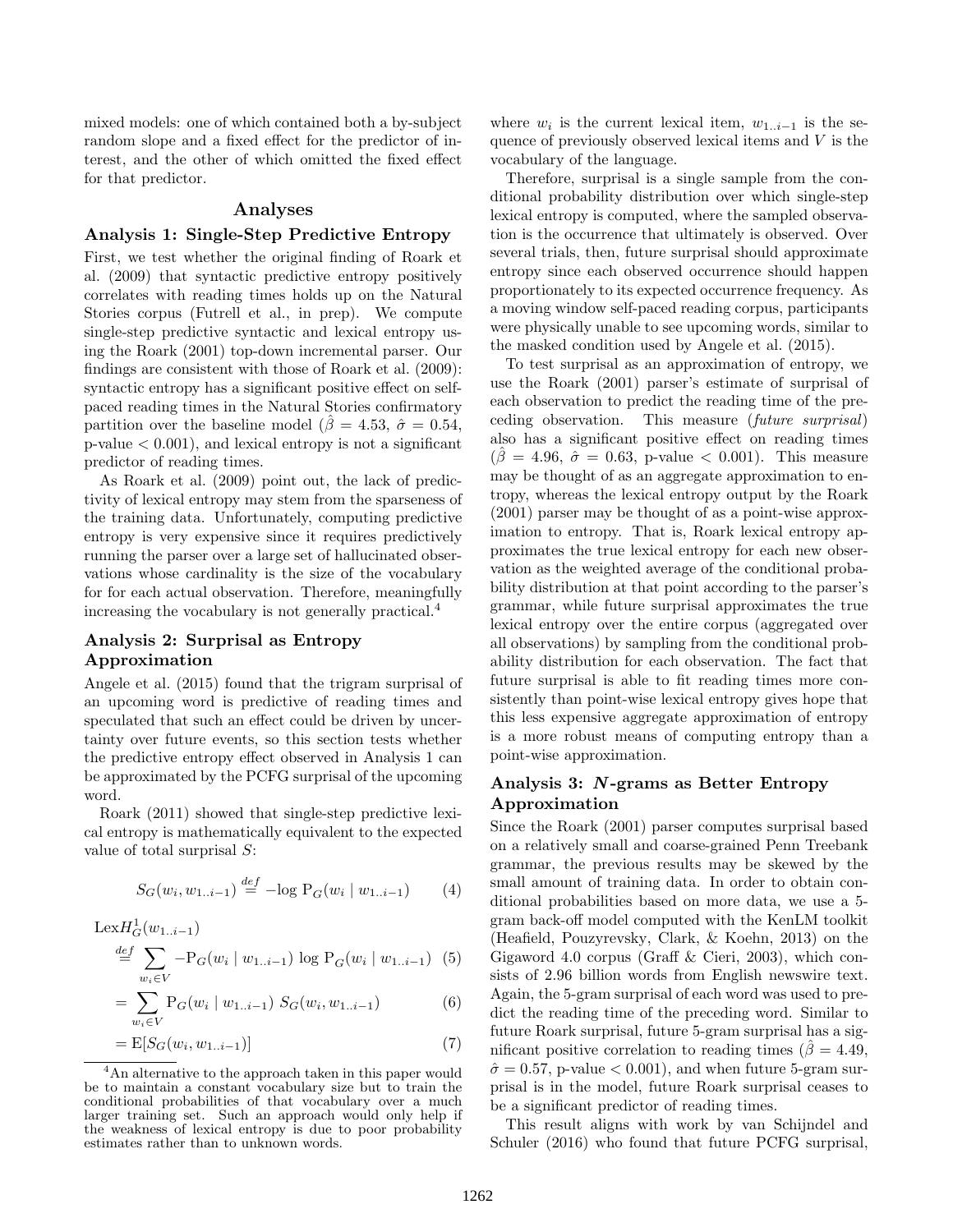computed with a Penn Treebank PCFG, is an effective predictor of reading times in eye-tracking, but that it ceased to be predictive when future n-gram surprisal was included in their model. They also found that future  $n$ gram surprisal was only predictive for one or two words following a fixation, similar to the finding of Angele et al. (2015) that only the frequency of the word following a fixation was predictive of reading times.

### Analysis 4: Fine-Grained Syntactic Prediction

Although future  $n$ -gram surprisal seems to account for a lexical entropy effect, it is unable to account theoretically for the effect of Roark syntactic entropy, since n-gram surprisal reflects lexical probabilities and syntactic entropy reflects syntactic probabilities (without lexical emission probabilities). However, future Roark PCFG surprisal using the default set of Penn Treebank syntactic categories was unable to predict reading times when future *n*-gram surprisal was in the model. Previous work on predictive processing has suggested that predictions can be relatively fine-grained (Luke & Christiansen, 2015; Kim & Lai, 2012), so this section explores whether humans predict upcoming material with finegrained syntactic specificity.

Whereas the above experiments used the Roark (2001) parser with the default Penn Treebank tag set, this section uses the van Schijndel, Exley, and Schuler (2013) parser, which computes surprisal using the Petrov, Barrett, Thibaux, and Klein (2006) latent-variable grammar computed from sections 2-21 of the Wall Street Journal portion of the Penn Treebank and thereby achieves higher parsing accuracy than the Roark parser (van Schijndel et al., 2013). The latent-variable grammar is derived from a split-merge algorithm that creates finegrained subcategory tags from the basic Penn Treebank category tags. For this experiment, the grammar underwent 5 split-merge operations to obtain optimally tuned tags, following the recommendations of Petrov et al.

When future surprisal is computed with a finergrained tag set, it is able to obtain a significant positive correlation with reading times, even in the presence of future 5-gram surprisal and syntactic entropy ( $\beta = 4.10$ ,  $\hat{\sigma} = 0.74$ , p-value < 0.001).

### Discussion

Much previous psycholinguistic and neurolinguistic work has shown that prediction plays a role in language processing (DeLong et al., 2014; Kuperberg & Jaeger, 2015). Angele et al. (2015) observed that even when upcoming material is masked, its predictability can affect reading times. They suggest that their observation is likely driven by readers predicting difficult material and slowing in anticipation of it. The findings in this paper of a positive correlation between self-paced reading times

| <b>Syntactic Entropy</b>                     | 4.53 0.54 |           | 8.36  |
|----------------------------------------------|-----------|-----------|-------|
| Future Roark Surprisal                       | 4.96 0.63 |           | 7.85  |
| Future 5-gram Surprisal                      |           | 4.49 0.57 | 7.89  |
| Future Fine PCFG Surprisal $\vert$ 4.10 0.74 |           |           | -5.58 |

Table 1: Effect sizes for each predictor of interest over the baseline described in the Models section. Each predictor was tested over the baseline factors and all predictors listed above it in the table. Future Roark Surprisal is not significant once Future 5-gram surprisal is added.

and predictive entropy are consistent with that hypothesis and suggest that, in particular, readers slow due to increased probabilistic uncertainty over upcoming material.

Previous studies have claimed that a positive correlation between entropy and reading times would indicate that there is a competition cost between multiple parse hypotheses (Linzen & Jaeger, 2015), but this is not the only possible explanation for such a correlation. For example, similar reasoning to the Uniform Information Density hypothesis (UID; Jaeger, 2010) might apply to readers. That is, if readers have more uncertainty about upcoming material, they may anticipatorily slow their reading in order to better process the less expected information (reducing their expected per-millisecond surprise to channel capacity). If, instead, readers are reasonably confident about what words they are about to encounter, they may speed up in order to maximize the per-millisecond informativity of their observations. This sort of tuning may be exaggerated in the moving window self-paced reading paradigm, where readers will be unable to regress if they speed past an unexpected observation, which could be why previous work using eye tracking has only been able to find an effect of future ngram surprisal on reading times (Angele et al., 2015; van Schijndel & Schuler, 2016), while the present self-paced reading study also found an effect for future PCFG surprisal.

The fact that both future 5-grams and future PCFG surprisal are predictive of reading times suggests that predictions of upcoming difficulty are being made both about lexical items and syntactic constructions. Surprisal is computationally much less expensive than entropy, and therefore it can provide samples from a much finer-grained conditional probability distribution over possible analyses than would be practical for entropy calculation.

The present results show that future latent-variable PCFG surprisal can fit reading times even when the coarser Roark et al. (2009) surprisal and lexical entropy cannot, which suggests that humans predict upcoming material at a relatively fine-grained level (both syntactic and lexical) as suggested by previous work (Luke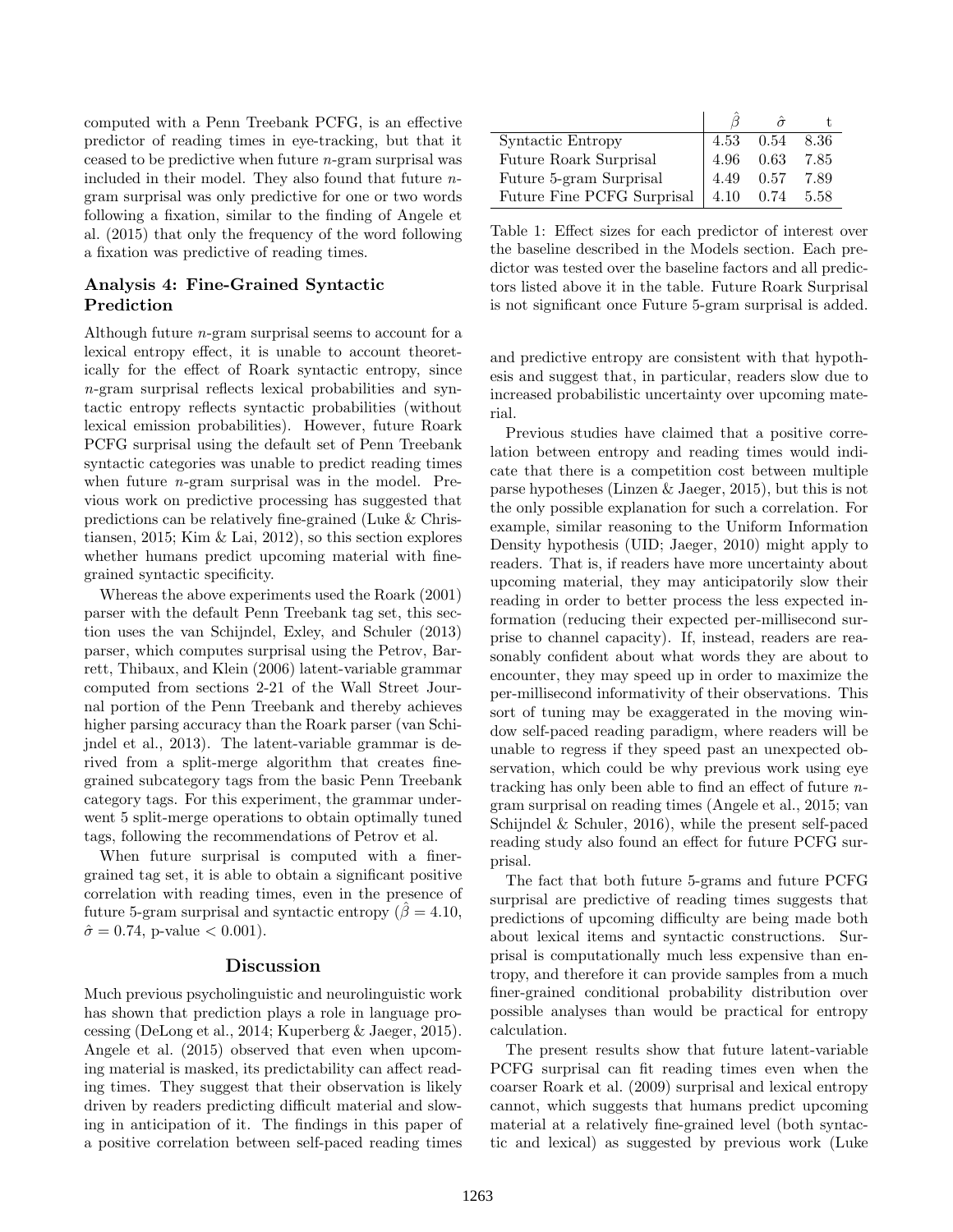$&$  Christiansen, 2015; Kim  $&$  Lai, 2012). These results further indicate that the fit of entropy to reading times improves as the granularity of the grammar becomes finer, which supports the hypothesis of Linzen and Jaeger (2015) that their subcategorization entropy was likely too coarse-grained to reveal entropy's influence.

The finding that Roark syntactic entropy retains its reading time predictivity in the presence of future 5 gram surprisal and future latent-variable surprisal suggests that humans estimate certainty about upcoming parses based on multiple samples from the distribution over upcoming observations. Such a finding is consistent with parallel models of sentence processing but may be problematic for serial processing models. Another interpretation of this finding is that a point-wise entropy approximation is more stable and so can serve as a back-off for the less stable but more nuanced aggregate approximations provided by both the n-gram and latent-variable surprisal models. It is left to future work to differentiate between these two possibilities.

It may seem strange that total latent-variable surprisal was used in this study instead of syntactic latent-variable surprisal (without lexical probabilities) since the goal of moving beyond future n-gram surprisal was to capture something of syntactic entropy, which omits lexical emission probabilities; however, explorations on the development partition revealed that total surprisal generally provides better fits to reading times than syntactic surprisal even in the presence of future 5-gram surprisal. In any case, the goal was not necessarily to approximate Roark syntactic entropy but to capture an aspect of the uncertainty experienced by readers, of which Roark lexical entropy and Roark syntactic entropy are themselves approximations. In fact, the consistent correlation between future surprisal (both n-gram and latent-variable) and reading times compared to Roark lexical entropy suggests that fine-grained aggregate entropy approximation via future surprisal is more robust than the coarser but more intuitive point-wise lexical entropy approximation output by the Roark (2001) parser.

The entropy findings in this paper are distinct from those in the entropy reduction literature. The Entropy Reduction Hypothesis states that readers slow according to the informativity of the words they encounter (as measured by a decrease in entropy; Hale, 2006). It is possible that the two effects are independent and that people slow down before areas of greater uncertainty, while also slowing down due to larger information gains. These effects are not necessarily mutually exclusive because entropy reduction deals with changes in entropy while predictive entropy deals with the overall level of uncertainty in a text. That is, an entropy reduction of k may predict the same  $k \cdot \beta_{\Delta H}$  ms effect on reading times whether the resulting entropy is low or high. In contrast, the experiments in this paper highlight a broadcoverage correlation of fine-grained predictive entropy to self-paced reading times.

# Conclusion

This paper has replicated previous findings that singlestep predictive entropy is positively correlated with selfpaced reading times and presented new results that show this correlation can be inexpensively approximated using both future n-gram surprisal and future latent-variable PCFG surprisal. The present results also demonstrate that such approximations improve as the granularity of the approximation increases. By showing that greater uncertainty over upcoming words and syntactic constructions slows reading times, these results support the hypothesis of Angele et al. (2015) that anticipation of upcoming difficulty affects reading.

# Acknowledgements

Thanks to the computational linguistics and cognitive modeling discussion groups at OSU (Clippers and CaCL) for helpful feedback on this work. This work was supported by a National Science Foundation Graduate Research Fellowship under Grant No. DGE-1343012.

#### References

- Altmann, G. T. M., & Kamide, Y. (1999). Incremental interpretation at verbs: Restricting the domain of subsequent reference. Cognition, 73 (3), 247–264.
- Angele, B., Schotter, E. R., Slattery, T. J., Tenenbaum, T. L., Bicknell, K., & Rayner, K. (2015). Do successor effects in reading reflect lexical parafoveal processing? evidence from corpus-based and experimental eye movement data. Journal of Memory and Language, 79–80 , 76–96.
- Bates, D., Maechler, M., Bolker, B., & Walker, S. (2014). lme4: Linear mixed-effects models using eigen and s4 [Computer software manual]. Retrieved from http://CRAN.R-project.org/package=lme4 (R package version 1.1-7)
- DeLong, K. A., Troyer, M., & Kutas, M. (2014). Preprocessing in sentence comprehension: Sensitivity to likely upcoming meaning and structure. Lanquage and Linguistics Compass,  $8(12)$ , 631–645.
- Fine, A. B., Jaeger, T. F., Farmer, T. A., & Qian, T. (2013). Rapid expectation adaptation during syntactic comprehension. PloS ONE,  $8(10)$ , 1-18.
- Futrell, R., Gibson, E., Tily, H., Vishnevetsky, A., Piantadosi, S., & Fedorenko, E. (in prep). Natural stories corpus.
- Graff, D., & Cieri, C. (2003). English Gigaword LDC2003T05 [Computer software manual]. Linguistic Data Consortium.
- Hale, J. (2001). A probabilistic earley parser as a psycholinguistic model. In Proceedings of the second meeting of the north american chapter of the as-